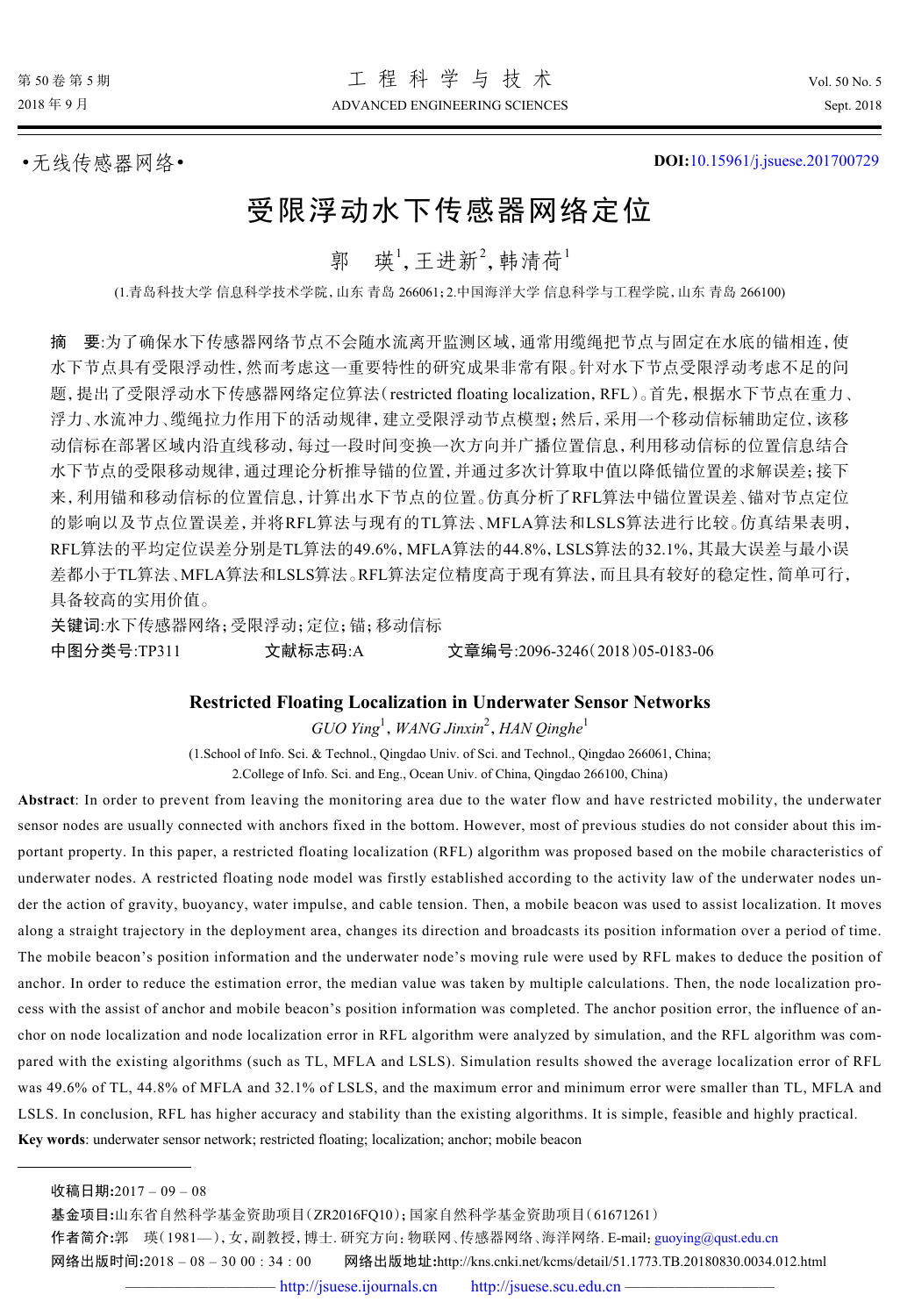定位是水下传感器网络的重要问题,海洋科学 研究、目标监测、资源勘测等各类数据必须和位置信 息相结合才有意义,位置信息的准确程度决定了感 知数据的应用价值<sup>[[1](#page-5-0)]</sup>。水下传感器网络依赖水声进行 通信,水声信道传播延迟长,延迟方差大,传播损失 大,可用的频段非常有限,多途现象严重,多普勒频 散严重,环境噪声强,信号的信噪比低,误码率高[[2\]](#page-5-1) , 陆地传感器网络的研究成果不能应用于水下。

目前,针对水下传感器网络定位的研究较多[[3](#page-5-2)] , 现有的水下传感器网络定位算法主要可以分为基于 测距的定位算法和无需测距的定位算法<sup>[\[4\]](#page-5-3)</sup>。

基于测距的定位算法需要先测量节点间的距 离,再进行定位计算<sup>[[5\]](#page-5-4)</sup>。下潜和上升(Dive 'N' Rise, DNR)算法提出的较早,信标节点在水中起伏并发送 位置变化信息,待定位节点监听信标节点发送的信 息来计算位置,但是,DNR信标需要浮出水面接收 GPS坐标,较低了定位的灵活性,并且预先假设节点 时间同步, 通信成本相应增加<sup>[[6](#page-5-5)]</sup>。被动定位算法中, Silent Positioning需要4个大功率的锚节点辅助定位, 节点无需时间同步,但是,锚节点功率较大,需要额 外的设备,加大了节点定位的成本<sup>[\[7\]](#page-5-6)</sup>。基于自主水下 航行器 (autonomous underwater vehicle,AUV)的定 位算法利用自控水下航行器周期性地发送位置信息 进行定位,但是,其通信具有一定延迟,节点定位精 度降低<sup>[\[8](#page-5-7)–[9](#page-5-8)]</sup>。无锚定位算法(anchor-free localization algorithm,AFLA)是一种无锚节点水下传感器网络定 位算法,在没有锚节点的情况下,通过节点间的几何 关系推算节点的相对位置,但由于信标节点和水下 节点通信频繁,导致能耗增加<sup>[\[10](#page-5-9)]</sup>。基于到达角度测距 (angle of arrival,AOA)的定位算法通过计算信号到 达角度测算多跳节点间的距离定位,但是,未考虑水 下节点移动性,在动态环境中,节点误差将会变大[[11](#page-5-10)] 。 基于到达时间测距(time of arrival,TOA)的定位算法 利用信号到达时间推算节点间的距离,再通过三边 定位技术得到节点的位置,忽略了水下环境信号衰 减的特性,节点定位误差将会变大<sup>[[12](#page-5-11)]</sup>。基于到达时间 差(time difference of arrive,TDOA)的大规模传感器 网络定位(large scale localization in sensor networks, LSLS)算法将3维模型投射到2维,再利用节点间的距 离定位,但是由于辅助节点选择的不同,带来的节点 定位误差也会不同<sup>[[13\]](#page-5-12)</sup>。递归基础算法(recursive basic algorithm,RBA)根据协方差律定义了参考节点的置 信值,利用节点间的距离采用递归算法预测节点的 位置,但如果选用的辅助定位节点位置误差较大,利 用递归的方法将会对节点定位误差造成较大影响<sup>[14]</sup>。 三边定位(trilateration localization,TL)算法是典型的 定位方法,利用至少3个不共线的辅助节点通过

TOA获得节点之间距离进行位置的计算,定位过程 简单,可以作用于多种水下环境,但由于其定位过程 受到自身算法影响以及忽视了多种外界因素,会加 大节点位置误差<sup>[15]</sup>。

无需测距的定位算法不需要计算节点之间的距 离,但是,精度较低,需要更多的能量消耗与通信开 销。区域定位策略(area localization scheme,ALS)调 节锚节点不同的发射功率,将大的区域分割成许多 小区域从而实现节点的区域定位,但是,定位精度并 没有精确到节点本身,带来的定位误差也会受到相 应影响[16] 。多跳拟和定位算法(multihops fitting localization algorithm, MFLA)利用信标节点和待定位节 点之间的中间节点作为路由节点,将多跳路径与角 度信息相结合近似为节点间的直线路径再利用三边 定位,但由于参与定位的辅助节点较多,能耗将会增 加<sup>[17]</sup>。海上传感器网络垂直相交(perpendicular intersection,PI)定位算法利用一个移动的信标节点定位, 无需计算节点间的距离,而是通过传输能量衰减与 距离的关系推算节点间的几何关系得到节点位置,但 是,该算法并没有考虑水下节点在动态环境中具有 移动性的这种情况,将会大大降低节点的定位精度<sup>[18–19]</sup>。 移动多功率范围定位(mobile multipower range localization,MMRL)算法利用几何学原理,通过一个移动 的锚节点寻找包含待定位节点的最大矩形区域实现 定位[20] 。

上述水下传感器网络定位算法都没有考虑水下 节点浮动受限的特点,它们采用各种方法直接计算 水下节点的位置,而忽略了锚的位置在定位中的重 要作用。

针对使用锚固定在水底的浮动受限节点,文献[21] 提出了受限浮动传感器(restricted floating sensors, RFS)模型 ,并通过节点的移动范围推算海水深度, 但是,节点的移动性和基于接收信号强度指示(received signal strength indicator,RSSI)信号测距的误差 对其推测的海水深度带来一定的影响。水下传感器 网络受限移动定位(localization for active restricted, LAR)算法分析了水下节点的受力情况,根据水下传 感器节点活动范围判断节点的运动状态和位置关系<sup>[22]</sup>。 针对DR-OSNs (drifting restricted floating ocean sensor networks)的传感器网络漂浮受限定位(localization for drifting-restricted sensor networks,LDSN)算法通 过自停泊节点定位、水下节点定位和漂浮节点定位 3个步骤来计算节点的位置,但是,辅助节点采用双 头设计, 使整个定位通信的能耗增加<sup>[23]</sup>。专门针对浮 动受限节点的研究成果不多,现有的算法都是通过 各种方式判读节点的移动范围或移动规律得到节点 的位置。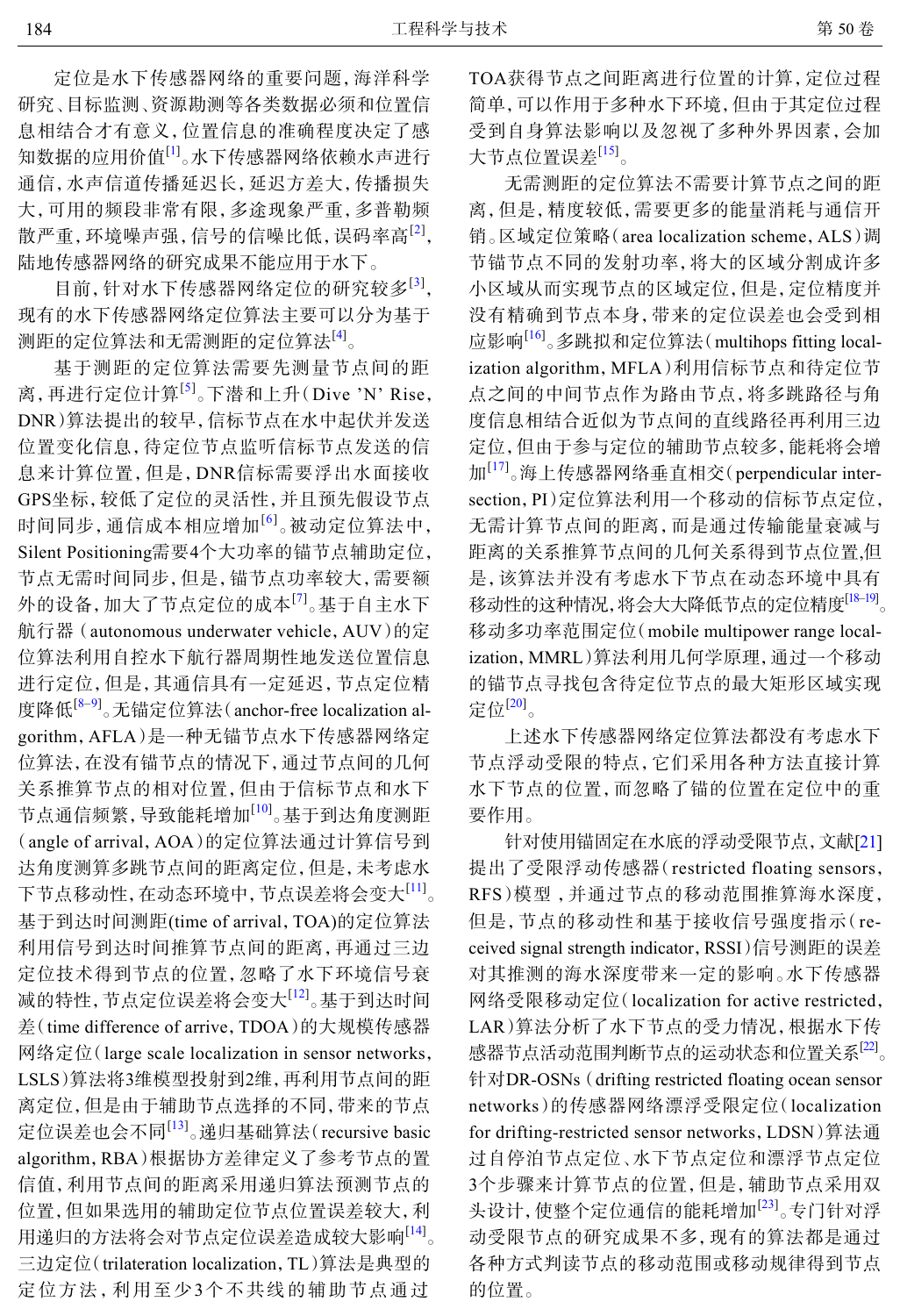作者根据水下节点的移动规律设计了受限浮动 水下传感器网络定位算法(restricted floating localization,RFL)。该算法结合水下节点的受限移动规律以 及移动信标的位置信息,通过理论分析推导锚的位 置,从而确定节点的移动范围和部署区间,进一步利 用锚和移动信标的位置信息计算节点位置。RFL算法 不同于现有的受限移动节点定位算法,并不直接计 算受限移动节点的当前位置,而是先计算固定节点 的锚的位置,再利用锚的位置信息辅助计算节点的 当前位置,定位精度高、代价小,是一种简单实用的 定位方式。

#### **1** 网络模型及定位算法

设计了受限浮动水下传感器网络定位算法(RFL)。 该算法步骤为:1)根据水下节点在缆绳拉力等力的 作用下的活动规律,建立受限浮动节点模型;2)移动 信标辅助定位,该移动信标在部署区域内沿直线移 动,每过一段时间变换一次方向并广播位置信息,利 用移动信标的位置信息结合水下节点的受限移动规 律,由理论分析推导锚的位置,并通过多次计算取中 值以降低锚位置的求解误差;3)利用锚和移动信标 的位置信息,计算出水下节点的位置。

### **1.1** 模型设计

(*x*<sub>0</sub>, *y*<sub>0</sub>, *z*<sub>0</sub>)为球心, 缆绳长*L*为半径的半球区域, 如[图](#page-2-0)[1](#page-2-0) 为了避免水下节点随水流离开部署区域,需要 通过缆绳把节点与锚相连,锚沉入水底后不再移动。 节点在重力、浮力、水流冲力、缆绳拉力作用下活动, 缆绳总处于拉紧状态,节点的浮动范围是以锚 所示。

<span id="page-2-0"></span>

图 **1** 受限浮动节点模型 **Fig. 1 Restricted floating node model**

## **1.2** 受限浮动定位算法设计

水下节点的位置随水流而不断的变化,但是锚 的位置部署之后不再改变。计算出锚的位置就可以 掌握节点的移动范围,也可用于节点实时位置的计算。

采用一个移动信标辅助定位,该移动信标可以 是水下自主航行器,也可以是其他水下设备,还可以 知道自身的位置。由于移动信标可以浮上水面充电 或更换电池,其能量不受限制,在定位过程中不必考 虑其能耗。移动信标在部署区域内沿直线移动,每过 一段时间变换一次方向,每次变换方向后广播一次 位置信息。如[图](#page-2-1)[2](#page-2-1)所示,移动信标在位置S1发送的位 置信息被待定位节点在位置A收到,节点收到信息后 立刻返回定位信息,移动信标在位置S2收到该消息。 水下节点具有移动性,但是,节点收到信息后立刻返 回定位信息,所需时间极短,在这么短的时间内,可 以忽略节点的移动。

<span id="page-2-1"></span>



#### **Fig. 2 Information exchange process**

水下节点可以通过测距算法得到其与移动信标 之间的距离,根据距离公式可得:

$$
\begin{cases} (x_A - x_{S1})^2 + (y_A - y_{S1})^2 + (z_A - z_{S1})^2 = d_{AS1}^2, \\ (x_A - x_{S2})^2 + (y_A - y_{S2})^2 + (z_A - z_{S2})^2 = d_{AS2}^2 \end{cases}
$$
 (1)

式中,  $(x_A, y_A, z_A)$ 为节点在位置A的坐标,  $(x_{S1}, y_{S1}, z_{S1})$ 和(*x<sub>s2</sub>,y<sub>s2</sub>,z<sub>s2</sub>)*分别为移动信标在位置S1和S2的坐标,  $d_{\rm AS1}$ 和 $d_{\rm AS2}$ 分别为节点的位置A与移动信标的位置 S1和S2之间的距离。由于z轴坐标可以通过压力传感 器得到,通过方程组(1)可以求得两个节点的位置 (A和A1),如[图](#page-2-2)[3](#page-2-2)所示。

<span id="page-2-2"></span>

图 **3** 移动信标辅助节点定位

**Fig. 3 Mobile beacon assist node localization**

接下来,如[图](#page-2-2)[3](#page-2-2)所示,信标改变移动方向,再次广 播位置信息。移动信标在位置S3发送的位置信息被 待定位节点在位置B收到,节点收到信息后立刻返回 定位信息,移动信标在位置S4收到该消息。同理,可 以得到两个节点的位置(B和B1)。

差值不应大于上限D<sub>max。</sub>D<sub>max</sub>为水下节点在两次通信 速度 $V$ , 信息发送时间间隔 $T$ 有关, 即 $D_{\text{max}} = V \cdot T$ , 假  $D_{\rm max}$ =0.5 m<sub>o</sub> 由于节点收到两次信标广播的时间间隔很短, 节点移动速度又有限,因此,节点位置A和B之间的 的位置A和B之间的最大移动距离,其与节点的移动 设水下节点移动速度0.5 m/s,通信时间间隔1 s,那么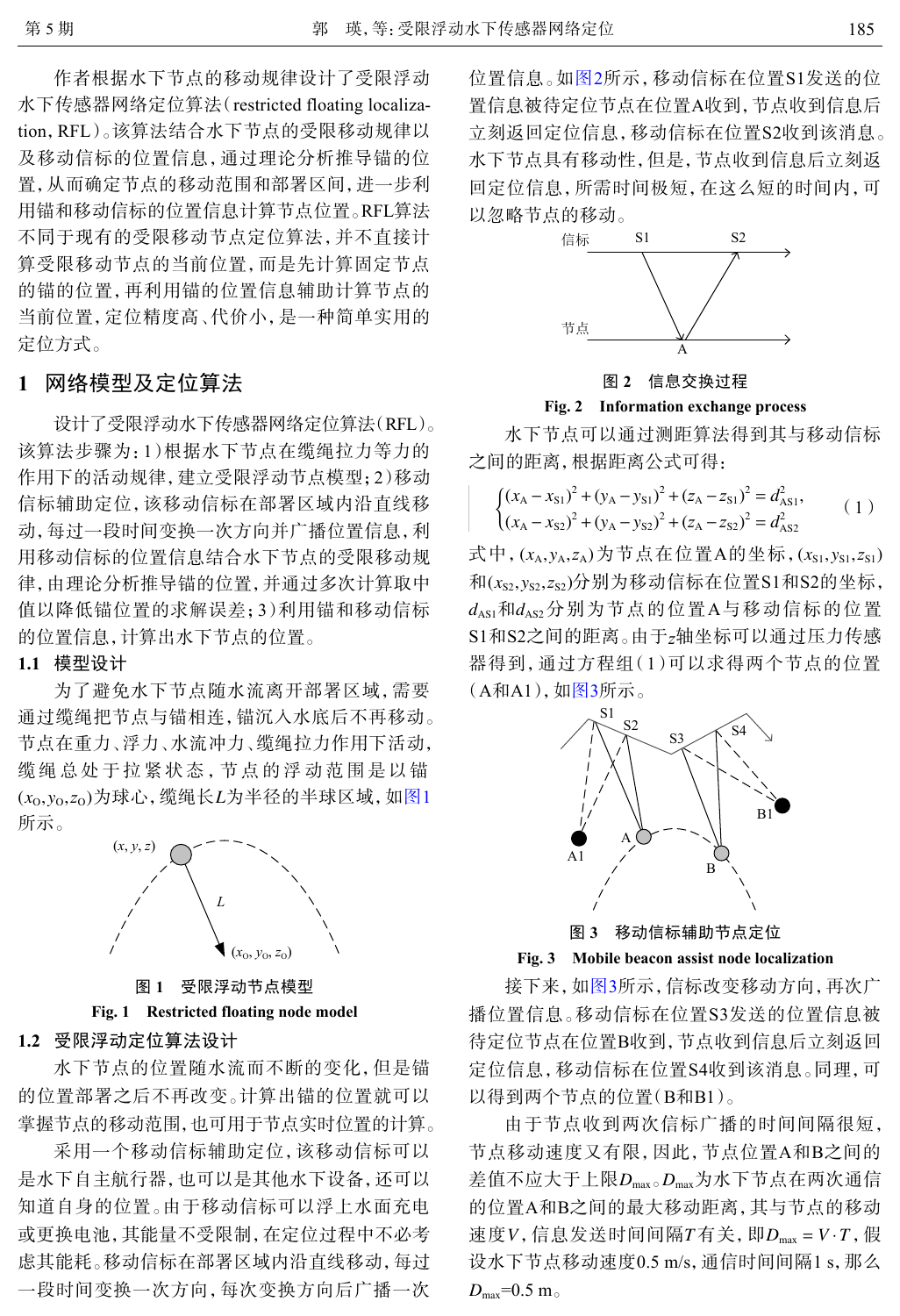比较 $d_{AB}$ 、 $d_{AB}$ 、 $d_{AB1}$ 、 $d_{A1B1}$ 的大小, 满足式(2) 如下:

$$
\begin{aligned} \left\{ (d_{\text{AB}} &< D_{\text{max}}) \cap (d_{\text{AIB}} > D_{\text{max}}) \cap \\ (d_{\text{AB1}} > D_{\text{max}}) \cap (d_{\text{AIB1}} > D_{\text{max}}) \right\} \end{aligned} \tag{2}
$$

通过式(2)可确定节点的位置为A和B,舍去其 他无效位置。若得到的位置信息无法满足式(2),则 在移动信标变换方向后,再次求取节点位置,用于判 断,直到符合式(2)为止。

<span id="page-3-0"></span>重复上述过程,直到得到4个节点的位置,如[图](#page-3-0)[4](#page-3-0) 所示。



图 **4** 锚的位置计算

**Fig. 4 Anchor position calculation**

[图](#page-3-0)[4](#page-3-0)中, 节点A、B、C、D的坐标分别为(x<sub>A</sub>,y<sub>A</sub>,z<sub>A</sub>)、  $(x_B, y_B, z_B)$ 、( $x_C, y_C, z_C$ )、( $x_D, y_D, z_D$ ),节点A、B、C、D到锚 O(*x*<sub>o</sub>,y<sub>o</sub>,z<sub>o</sub>)的距离等于缆绳长度*L*,可得方程组如下:

$$
\begin{cases}\n(x_{A} - x_{O})^{2} + (y_{A} - y_{O})^{2} + (z_{A} - z_{O})^{2} = L^{2}, \n(x_{B} - x_{O})^{2} + (y_{B} - y_{O})^{2} + (z_{B} - z_{O})^{2} = L^{2}, \n(x_{C} - x_{O})^{2} + (y_{C} - y_{O})^{2} + (z_{C} - z_{O})^{2} = L^{2}, \n(x_{D} - x_{O})^{2} + (y_{D} - y_{O})^{2} + (z_{D} - z_{O})^{2} = L^{2}\n\end{cases}
$$
\n(3)

求解方程组(3),将会得到锚的坐标O(*x*<sub>o</sub>,y<sub>o</sub>,z<sub>o</sub>)。 由于锚的位置固定,根据锚的位置就可以知道节点 的移动范围,也可以辅助节点计算当前位置。

如[图](#page-3-1)[5](#page-3-1)所示,移动信标在位置S1发送的位置信息 被待定位节点在位置A收到,节点收到信息后立刻返 回定位信息,移动信标在位置S2收到该消息,根据节 点间的距离公式可得:

$$
\begin{cases}\n(x_{A} - x_{S1})^{2} + (y_{A} - y_{S1})^{2} + (z_{A} - z_{S1})^{2} = d_{ASI}^{2}, \\
(x_{A} - x_{S2})^{2} + (y_{A} - y_{S2})^{2} + (z_{A} - z_{S2})^{2} = d_{AS2}^{2}, \\
(x_{A} - x_{O})^{2} + (y_{A} - y_{O})^{2} + (z_{A} - z_{O})^{2} = L^{2}\n\end{cases}
$$
\n(4)

<span id="page-3-1"></span>式中, z轴坐标可以通过节点的压力传感器测得, 仅 需计算*x*和y轴坐标即可得到节点的位置A。



图 **5** 锚的位置辅助节点定位

由于锚固定在水底不动,其位置不会改变,在定 位过程中,仅第1次定位时要计算锚的位置,此后可 以直接使用锚的位置。为了避免锚的位置计算误差 过大,在求解锚的位置时,计算多次,取其中值为锚 的位置。根据锚的位置信息就可以确定节点的浮动 范围和部署区间,在锚的位置信息辅助下,节点与移 动信标进行一次双向信息交换就可以实现定位,极 大地减少了通信次数,节省了计算量,消除了节点移 动对定位精度的影响。

算法的定位误差主要来源于节点与信标测距的 误差、定位计算误差。定位计算误差主要与硬件设备 的运算能力和程序的舍入精度有关,其影响较小且 可控。节点与信标测距的误差受到多种因素影响,例 如,海水的深度、温度、盐度、水声传播速度、传播延 迟、节点间的时间同步精度等等,其与具体海洋环境 相关,较为复杂。为了简化计算过程,作者忽略了深 度、温度、盐度、声速等变化的影响, 将传播延迟作为 测距误差的主要来源。

## **2** 仿真结果

通过仿真分析算法的性能,假设在200 m × 200 m 的海域中随机部署了10个节点,缆绳长度10 m,节点 随海流浮动,缆绳总处于拉直状态,距离测量误差为0.3%。

仿真内容分为3部分:1)锚的定位精度,锚的定 位误差对于节点的定位精度的影响,以及求得的节 点位置与实际位置的比较;2)RFL算法与TL算法、 MFLA算法、LSLS算法求得的节点定位误差的比较; 3)大规模部署的水下传感器网络中,RFL算法和 TL算法的节点定位误差比较。

<span id="page-3-2"></span>首先,分析RFL算法所得锚的定位精度,如[图](#page-3-2)[6](#page-3-2)所 示,其中,锚的实际位置用圆圈(○)表示,RFL算法得 到的锚的位置用星号( \*)表示,由[图](#page-3-2)[6](#page-3-2)可以看出, RFL算法较准确地计算出锚的位置,锚定位的平均位 置误差为2.19 m。



图 **6** 锚的位置比较 **Fig. 6 Anchor position comparison**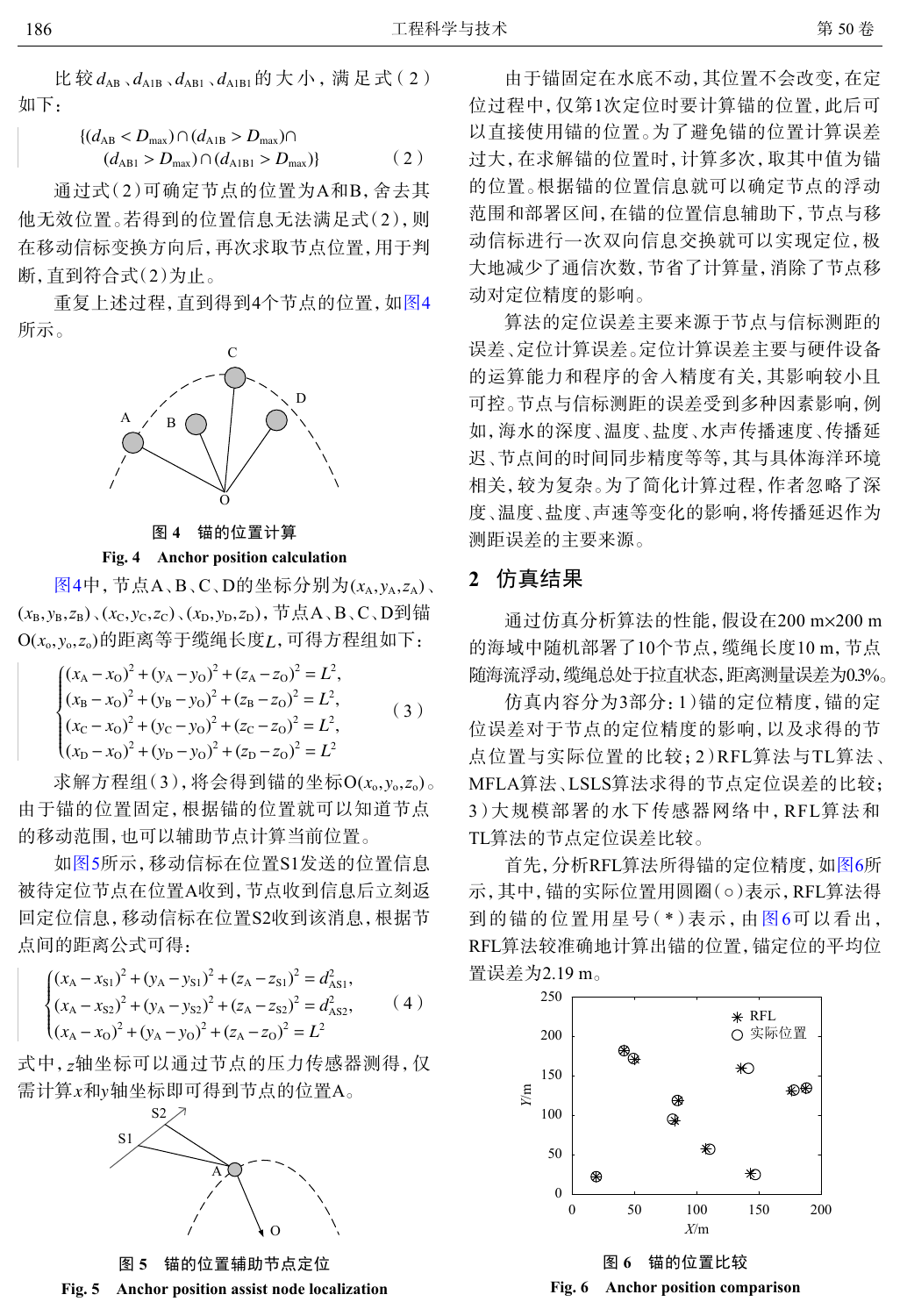为了评估锚的位置误差对节点定位精度的影 响,利用RFL算法进行了两者关系的比较。[图](#page-4-0)[7](#page-4-0)分析 了锚定位误差与节点定位误差的关系。仿真计算得 到锚的平均定位误差为2.81 m,节点的平均定位误差 为1.64 m。[从图](#page-4-0)[7](#page-4-0)可以看出,锚的定位误差与节点的定 位误差没有明显的比例关系,这是由于节点的定位 误差受到信标位置、测距精度等多种因素影响,具有 很大的随机性。但是,随着锚的定位误差的增加,节 点的定位误差也有所增加,这表明当锚节点的误差 过大时就会直接影响节点定位精度。因此,在求解锚 的位置时,计算多次,取中值作为锚的位置,避免锚 的位置计算误差过大。

<span id="page-4-0"></span>

图 **7** 锚与节点定位误差

**Fig. 7 Anchor and node localization error**

利用计算得到的锚的位置信息和信标的位置信 息计算节点的位置。如[图](#page-4-1)[8](#page-4-1)所示,圆圈(○)代表节点的 实际位置,星号(\*)代表用RFL算法得到的节点位 置,其中,节点定位的平均误差为1.81 m。通过比较 可以看出,RFL算法对锚的定位误差大于对节点的定 位误差,这是由于锚的位置是通过4个已定位节点的 位置间接推算得到,已定位节点的位置计算和锚的 位置计算都会带来误差;而节点定位直接利用了信 标的位置信息和锚的位置信息,只需要一次计算,因 此节点定位精度高于锚的定位精度。

<span id="page-4-1"></span>

## 图 **8** 节点的位置比较

**Fig. 8 Node position comparison**



进行比较。其中,TL算法是经典定位算法之一,应用 非常广泛,其与本文算法一样不需要额外的硬件设 备辅助,也不需要对节点特殊部署;MFLA算法利用 信标和待定位节点之间的中间节点作为路由节点, 将多跳路径与角度信息相结合近似为节点间的直线 路径,再利用三边定位;基于TDoA的LSLS定位算法 将3维模型投射到2维,利用节点间的距离定位。这 3种方法和本文算法一样都是基于多边计算的定位 方法。

如[图](#page-4-2)[9](#page-4-2)所示,TL、MFLA和LSLS算法的定位误差 远大于RFL算法。这是由于水下节点随水流移动,节 点在与信标通信的同时,其位置也在不断的变化。 TL算法所采用的信标位置信息对应的并不是待定位 节点的同一个位置,导致了较大的定位误差;MFLA 算法采用节点之间夹角的角度变化幅度,具有差异 性,在动态环境中定位误差较大;LSLS算法定位时 选择的信标与水下节点位置距离的变化,导致定位 通信时间不同,算法时间运算部分的误差加大,增加 了定位误差;RFL算法在推导锚位置时通过中值运算 缩小了误差范围,在求节点位置的时候利用锚的位 置信息消除了节点移动的影响,提高了算法的定位 精度。

<span id="page-4-2"></span>

图 **9** 节点定位误差比较

**Fig. 9 Comparison of node localization error**

表1列出了采用RFL、TL、MFLA、LSLS算法的平 均定位误差、最大定位误差和最小定位误差对比。

表 **1** 定位误差比较

**Tab. 1 Comparison of localization error**

| 算法          | 平均误差/m | 最大误差/m | 最小误差/m |
|-------------|--------|--------|--------|
| RFL         | 1.81   | 3.41   | 0.97   |
| TL.         | 3.65   | 7.72   | 1.63   |
| <b>MFLA</b> | 4.04   | 5.81   | 3.11   |
| LSLS        | 5.65   | 6.45   | 4.62   |

由表1可知:RFL算法的平均定位误差为1.81 m, 仅是TL算法的49.6%,MFLA算法的44.8%,LSLS算法